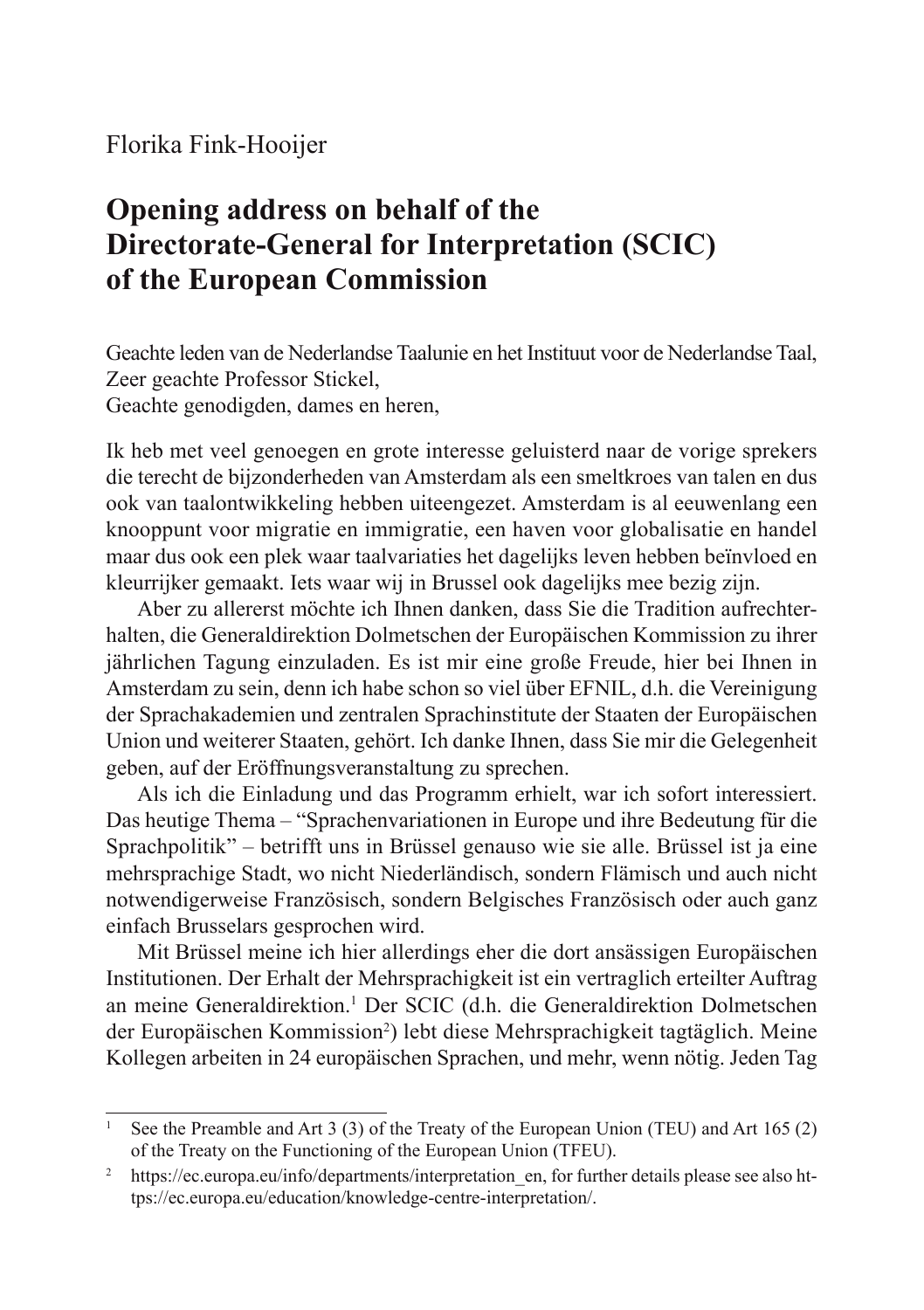#### 36 *Florika Fink-Hooijer*

verdolmetschen bis zu 800 Kollegen (Beamte und Freelancer zu gleichen Teilen) 80 bis 100 Sitzungen, manchmal sind es auch bis zu 200 pro Tag. Diese Sitzungen finden auf Experten- wie auch technischer Ebene oder auf unterschiedlichem politischem Niveau statt und umfassen alle denkbaren Politikbereiche. Der SCIC ist aber auch Teil derjenigen, die tagtäglich, direkt oder indirekt zur Sprach(weiter) entwicklung beitragen. Zumindest was den sogenannten Aquis, d.h. die Politikbereiche betrifft, die auf die Europäische Ebene übertragen wurden und dort verhandelt werden. Sprachvariationen, Sprachschöpfungen, Sprachmissverständnisse und ganz allgemein die Kraft der Sprache – im positiven wie negativen Sinn – ist Teil unseres täglichen Geschäfts.

Da gibt es lustige und weniger lustige Anekdoten. Wie sie wissen, haben die Österreicher zurzeit den sogenannten Ratsvorsitz inne.3 Das bedeutet, dass meine Kollegen zur Vorbereitung intensive Kurse in Österreichisch bekommen haben. Unsere Teminologiedatenbanken sind entsprechend erweitert worden. Als deutscher Piefke aus Berlin habe auch ich mich natürlich vor den Arbeitstreffen mit den Vertretern der Ratspräsidentschaft mit den Sprachvarianten der deutsch-österreichischen Sprache vertraut gemacht. Insgeheim beneiden wir Deutschen ja die Österreicher um ihre so viel charmantere Sprache. Aber wissen sie was ein "Trafikant" ist? Nicht unbedingt das, was sie nun vermuten. Es ist schlicht und einfach ein Kioskbesitzer, der die Lizenz zum Alkoholausschank hat. Aber im Justizministerrat kann so ein Wort gerade in der hitzigen Migrationsdebatte schon mal falsch verstanden werden – vor allem in der Verdolmetschung.

Ich sah im Programm, dass das Thema Sprachvariationen auch am Beispiel von Letzeburgisch diskutiert werden wird. Wie sie eventuell wissen, findet nächstes Jahr am 9. Mai ein wichtiges Gipfeltreffen in Sibiu in Rumänien statt.4 Es wird der erste Gipfel ohne das Vereinigte Königreich Großbritannien und Nordirland sein. Das heißt allerdings nicht, dass dort kein Englisch gesprochen wird. Englisch bleibt eine Amtssprache und ist sowieso für unsere Verdolmetschung unabdingbar. Präsident Juncker hat in seiner Rede zur Lage der Union<sup>5</sup> mehrfach davon gesprochen, dass Sibiu ausschlaggebend für die Zukunft eines vereinten und starken Europas sein wird – für ein selbstbewusstes, solidarisches, aber auch souveräneres Europa.

You might know, incidentally, that our President is a polyglot himself and, as he has stated on several occasions, he is more than happy about the fact that he will be able to speak to Sibiu's mayor in a language very dear to his heart. In fact, President Juncker calls Sibiu by its German name, Hermannstadt, and likes to joke

<sup>3</sup> https://www.bmeia.gv.at/europa-aussenpolitik/europapolitik/eu-ratsvorsitz-2018/.

See the so-called "Bratislava Declaration", https://www.consilium.europa.eu/media/21250/ 160916-bratislava-declaration-and-roadmapen16.pdf.

<sup>5</sup> https://ec.europa.eu/malta/news/president-junckers-state-union-speech-2018-strasbourg-12 -september\_en.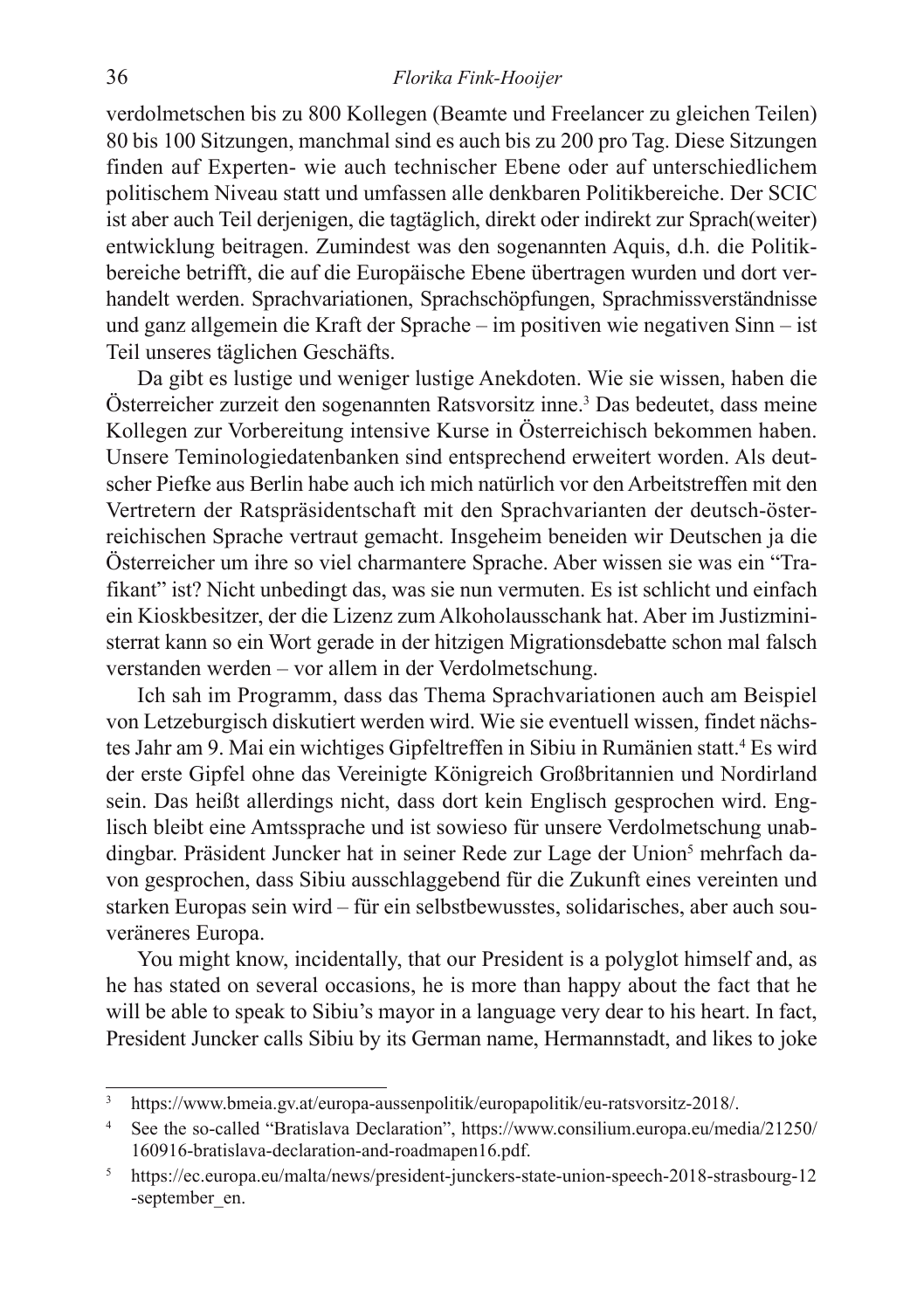that the language spoken there is not German but Luxembourgish! It is true that the variety of German spoken in the Transylvanian region – the Transylvanian Saxon dialect – is spoken as a result of a great number of "Transylvanian Saxons" having migrated primarily from areas in which the Moselle Franconian dialect was spoken and where Luxembourgish was born.

Whether this had a real impact on the choice of Sibiu as host for such an important event for the history of the European project is a matter of speculation. But this brings us to the reality of linguistic variations, which is a very important phenomenon that affects European countries and languages in particular due to our rich and, most of the time, rather complex history.

So here we are at the heart of the subject of your Annual Conference: language variations as a challenge in the EU.

Our multicultural society is exposed more than ever before to the linguistic variations of our languages. While in the social media we see a trend towards simplistic, easily digestible messages, we also are faced with the reality of increased complexity in communication.

In fact, it is interesting to note that the globalised and super-connected world of the 21st century, which might be thought of as the killer of local and regional languages or language variations, is actually giving local and regional languages and dialects a second chance, thanks to unprecedented possibilities of exposure and ease of access.

Interpreters are at the forefront when we talk about the evolution of a language and its linguistic variations. They are constantly exposed to different accents on the one hand and to different language variations on the other.

As you know, interpreters do not just translate words; they are able to adapt them to convey messages, concepts and ideas from one language to another, regardless of the speaker's linguistic variation. They contribute to an understanding of those variations and, in a way, they give those varieties a status. With their work and their continuing research to understand the described universe of the speakers in a given linguistic variation, they also contribute to its development and consolidation.

A few years ago, you could not be exposed to a certain variation of a language unless you travelled to the place where it was spoken. Nowadays, it is much easier to listen to and be prepared, for instance, when a certain variation of an official language is more present in our meetings. That is why in our Directorate-General we also train our interpreters for different linguistic variations on the "traditional" way. This was the case with the English spoken in Ireland ahead of the Irish Presidency some years back.

In DG SCIC, we do not only work with the 24 official languages of the EU but also with the languages of our negotiating partners and prepare for future enlargements, not to mention those that, sooner or later, will join our family. Croatia was the last member to be added to our ranks, and the Western Balkans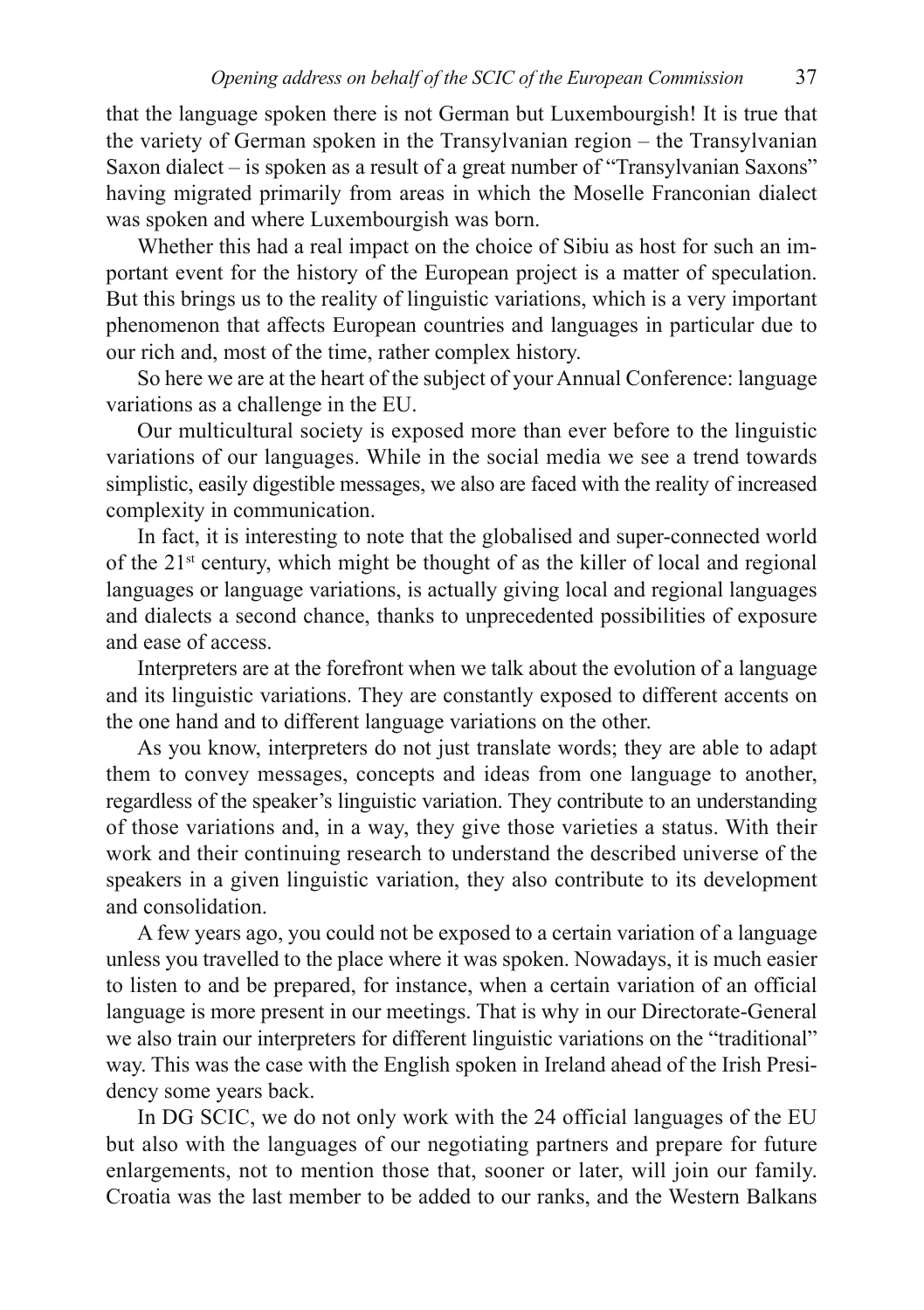#### 38 *Florika Fink-Hooijer*

countries are knocking at our door.6 What languages will be brought in by Serbia, Montenegro or Bosnia Herzegovina? Are we talking about language variations or proper languages? It would be interesting to listen to the opinions of the experts: when do linguistic variations become a different language altogether? Languages are about national identity, about history and about passion. For the EU, it will be the Council who decides on the EU's future language regime (as it always does, by amending Regulation 1/58,<sup>7</sup> which stipulates what the official languages of the EU are). We will implement that decision, as we always do, with the necessary quality and professionalism.

Allow me, at the end, to make a few reflections on multilingualism:

Multilingualism and multiculturalism: Diversity is a trade mark of the EU. Diversity is part of the value framework on which the Union is built as enshrined in the Treaty. Values are not lived in isolation. Defending multilingualism also means defending a pluralistic society and valuing the great diversity of our cultures

Multilingualism and the interpreter as the canary in the coal mine: in today's politics there is a growing tendency towards the brutalisation of language, of an abusive and deliberate use of terms to polarise societies. Who has not seen the heated exchange between the Italian Minister of the Interior, Mr Salvini, and the Luxemburg Foreign Minister Asselborn?8 Interpreters are the first to pick up the change in tone in the room, the first to detect the disguised threats. It is not pleasant for any interpreter but professionalism means they cannot sugar-coat what has been said. Words can hurt and divide but can also be a positive force for creating unity, giving optimism and empowerment. My colleagues are at the forefront of these debates. They are like the canaries in the coal mine.

Multilingualism and the continuing importance of English after Brexit:<sup>9</sup> English is the official language of Ireland and Malta and will stay on as a working language too. It is pivotal for our service as a relay language. And yes, Globbish and the language checkers in the room will also stay on after Brexit. We all regret but also have to respect the wish of the British people to leave the Union. Yet, Brexit has also prompted a new awareness among Member States on the importance of their own language. So it is not leading to less multilingualism.

Multilingualism and multilateralism: DG SCIC provides support, through capacity building and training programmes, for interpretation services in Russia, Cuba, China or Macao.10 We have also done so on a one-off basis for Vietnam or Mon-

<sup>&</sup>lt;sup>6</sup> For details on the state of play of the enlargement process regarding the Western Balkan countries, see https://ec.europa.eu/neighbourhood-enlargement/policy/eu-and-western-balkans\_en.

https://eur-lex.europa.eu/eli/reg/1958/1(1)/oj.

The exchange can be reviewed on https://www.youtube.com/watch?v=cHr7Qabtcrg.

<sup>9</sup> For all official-EU documents relating to the Brexit please see: https://ec.europa.eu/info/ brexit\_en.

<sup>&</sup>lt;sup>10</sup> https://ec.europa.eu/info/departments/interpretation/international-cooperation-interpretation en.